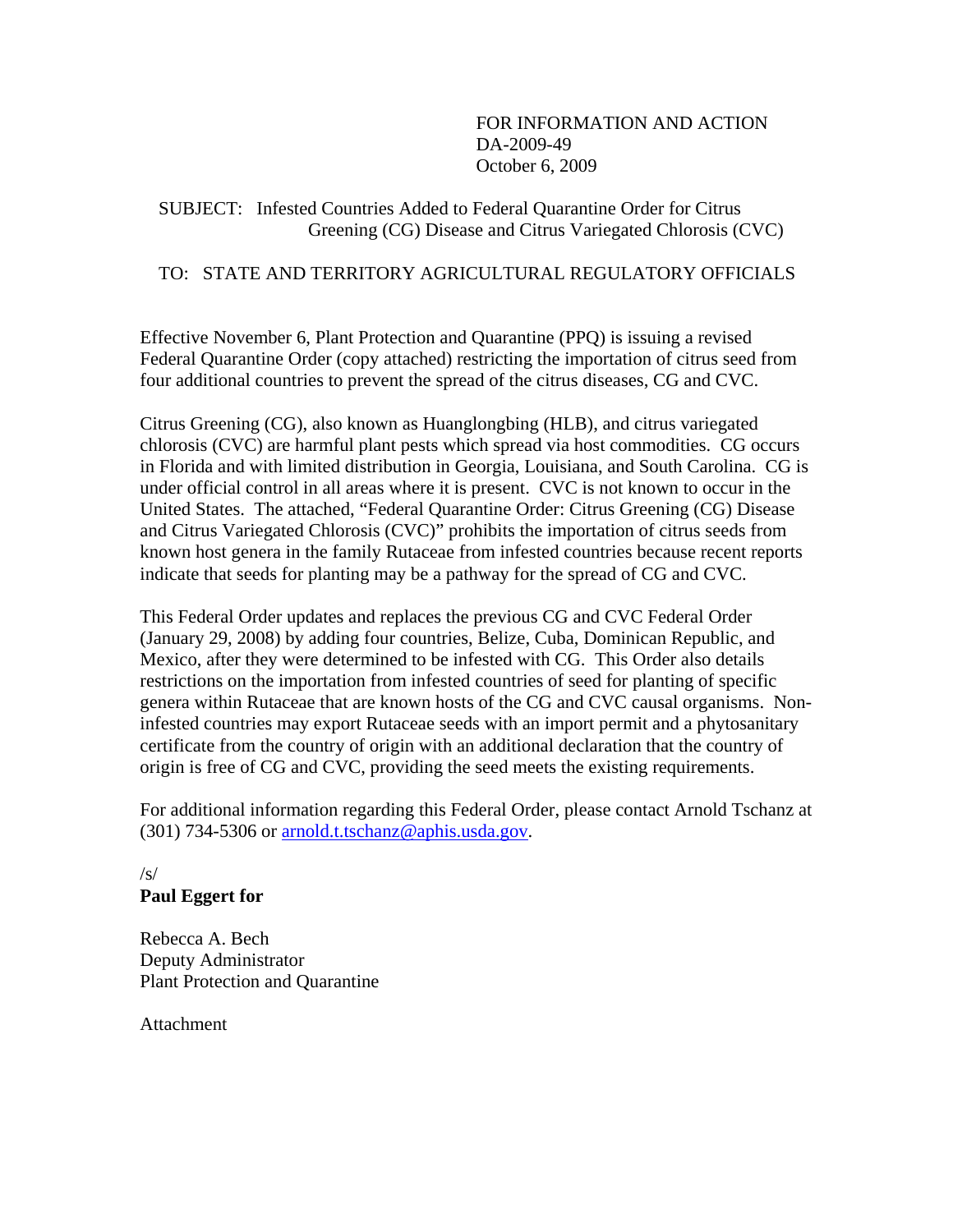# **FEDERAL QUARANTINE ORDER CITRUS GREENING DISEASE (CG) AND CITRUS VARIEGATED CHLOROSIS (CVC)**

#### **October 6, 2009**

This Federal Order prevents the entry and introduction of two harmful citrus diseases into the United States: bacteria *Candidatus* Liberibacter spp., the causal agent of citrus greening disease (CG) (also known as Huanglongbing/HLB); and *Xylella fastidiosa*, the causal agent of citrus variegated chlorosis disease (CVC).

This Federal Order, issued pursuant to the regulatory authority provided by the Plant Protection Act of June 20, 2000, as amended, Section 412(a), 7 U.S.C. 7712(a), which authorizes the Secretary of Agriculture to prohibit or restrict the importation, entry, exportation or movement in interstate commerce of any plant, plant product, biological control organism, noxious weed, article or means of conveyance, if the Secretary determines that the prohibition or restriction is necessary to prevent the introduction into the United States or the dissemination of a plant pest or noxious weed within the United States.

Citrus Greening (CG) and citrus variegated chlorosis (CVC) are harmful plant pests which spread via host commodities. CG occurs in Florida, while CVC is not known to be present in the United States. CG and CVC are highly injurious diseases of citrus and information indicates that both CG and CVC can be transmitted through the seeds to the resulting seedlings, although the rates of seed transmission differ. The use of seedlings as rootstocks is standard industry practice for the production of citrus trees. Both disease organisms can be present in infected plants without any observable signs or symptoms and infected plants can grow undetected for extended periods of time.

This quarantine action is necessary because the Administrator of the Animal and Plant Health Inspection Service (APHIS) determined that the introduction and establishment of CG and CVC poses a serious threat to many citrus and citrus related genera grown in the United States. Citrus greening is found in several countries in Asia and Africa and has limited distribution in Central America, North America, South America, and Oceania. Citrus variegated chlorosis is found in Central and South America. CG affects over eighteen Rutaceae genera, while CVC affects only *Citrus spp.*

To prevent the introduction of these harmful plant pests into the United States, the APHIS Administrator determined that it is necessary to prohibit the importation of seed of citrus and related genera from certain countries. Specific genera (in the family Rutaceae of which citrus is a part) are prohibited and listed below.

This Federal Order updates and replaces the previous CG and CVC Federal Order (January 29, 2008) by adding four countries, Belize, Cuba, Dominican Republic, and Mexico, after they were determined to be infested with CG.